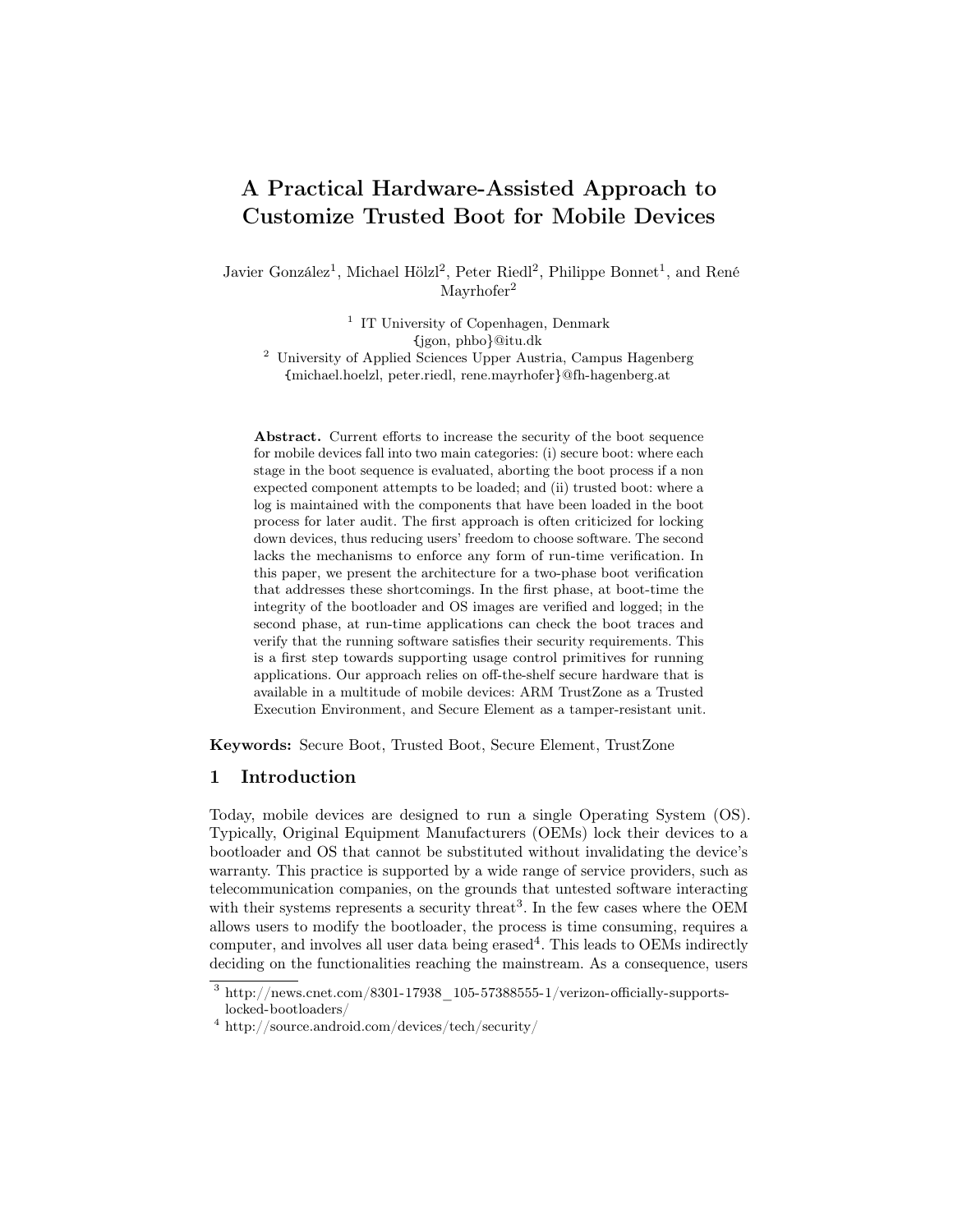seeking the freedom of running the software that satisfies their needs, tend to root their devices. However, bypassing the security of a device means that these users lose the capacity to certify the software running on it. This represents a risk for all parties and services interacting with such a device [\[17,](#page-12-0) [21\]](#page-12-1).

This topic has been widely discussed by Cory Doctorow in his talk Lockdown: The Coming Civil War over General Purpose Computing [\[6\]](#page-12-2). Here, he argues that hardware security platforms such as Trusted Platform Module (TPM) have been misused to implement what he calls the lock-down mode: "Your TPM comes with a set of signing keys it trusts, and unless your bootloader is signed by a TPM-trusted party, you can't run it. Moreover, since the bootloader determines which OS launches, you don't get to control the software in your machine.". Far from being taken from one of his science fiction dystopias, the lock-down mode accurately describes the current situation in mobile devices: users cannot always modify the software that handles their sensitive information (e.g. pictures, mails, passwords), control the hardware peripherals embedded in their smart-phones (e.g. GPS, microphone, camera), or connect to their home networked devices (e.g. set-top boxes, appliances, smart meters). This raises obvious privacy concerns.

In the same talk, Doctorow discusses an alternative implementation for hardware security platforms - the certainty mode -, where users have the freedom to choose the software running in their devices, and the certainty that this software comes from a source they trust. What is more, he envisions the use of context-specific OSs, all based on the user's trust. The issue is that the trust that a user might have in a given OS, does not necessarily extended to the third parties interacting with it (e.g., private LANs, cloud-based services, etc.).

In this paper we present an approach to allow users choosing the OS they want to run in their mobile devices while (i) giving them the certainty that the OS of their choice is effectively the one being booted, and (ii) allowing running applications to verify the OS in run-time. Put differently, we extend Doctorow's certainty mode idea to all the parties interacting with a mobile device. While modern Unified Extensible Firmware Interface (UEFI) platform support the installation of new OSs and their corresponding signing key by means of the BIOS, this is not the case for mobile platforms, where TPM is not present. The same applies for user space applications doing integrity checks on the running system. In order to address this issue in mobile devices we propose a two-phase verification of the boot process: in the first phase, boot components are verified and logged in the same fashion as trusted boot; in the second phase, the boot trace can be checked by running applications in order to verify the running OS. We base the security of our design in hardware security extensions present on a wide range of mobile devices: ARM TrustZone as a Trusted Execution Environment (TEE), and Secure Element (SE) as a tamper-resistant unit.

# 2 Related Work

The architecture of a secure boot process for desktop PCs was first proposed by Arbaugh et al. in [\[3\]](#page-11-0). Their architecture, called AEGIS, describes a way to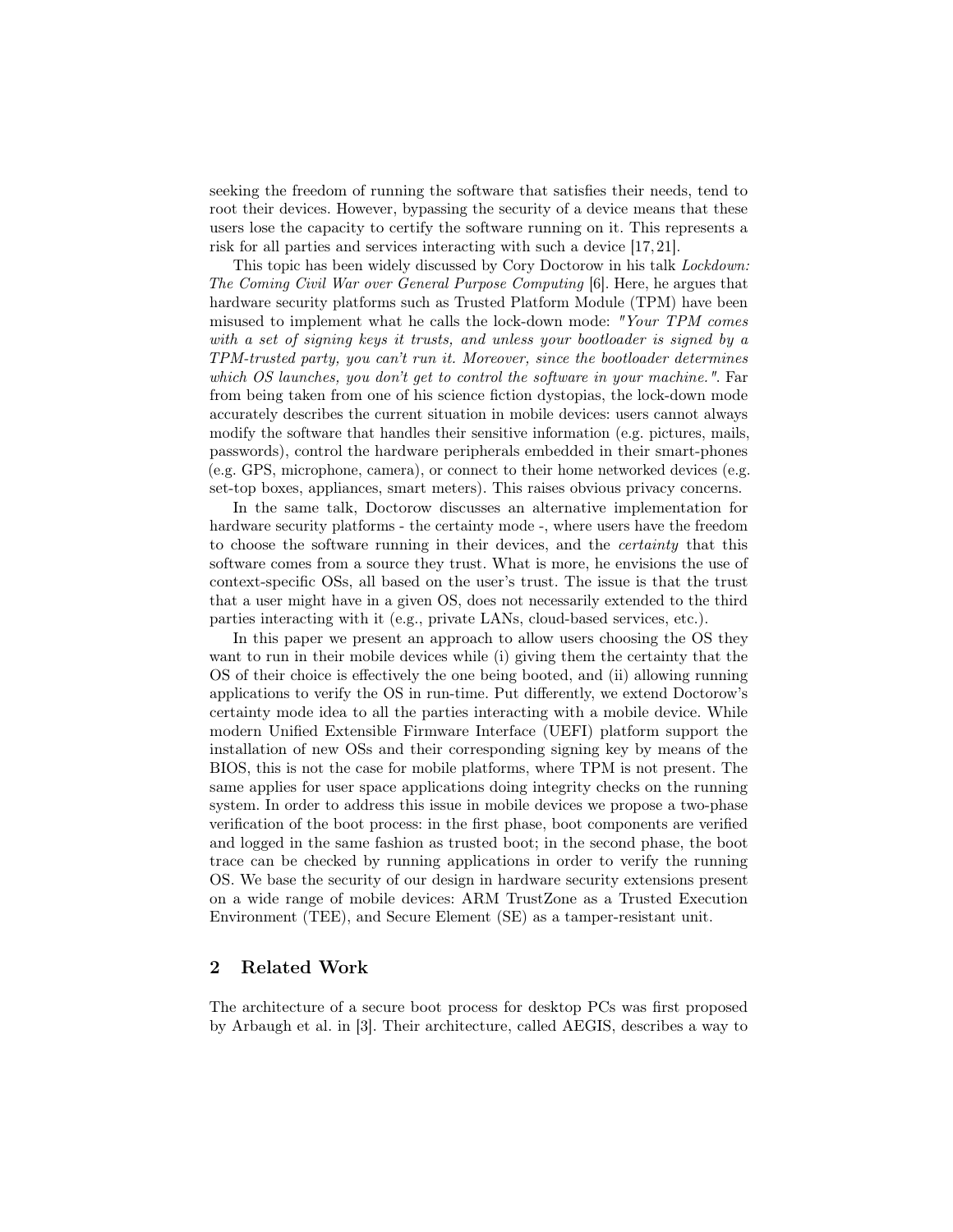verify the integrity of a system by constructing a chain of integrity checks. Every stage in the boot process has to verify the integrity of the next stage. After this first description of a secure bootstrap process, multiple specifications and implementations of such a system have been created. One of the first specifications that support this feature was proposed by the Trusted Computing Group (TCG) in conjunction with the Trusted Platform Module (TPM) standard [\[22\]](#page-12-3). A TPM is a secure cryptographic-coprocessor embedded in the PC architecture and provides a set of functionalities, such as generation of cryptographic key-pairs, a random number generator and protected storage. Trusted boot [\[7\]](#page-12-4) is the implementation which makes use of this hardware module to verify the boot sequence. A machine running with trusted boot sends the hash of each following stage in the boot sequence to the TPM where it will be appended to the previous hash. This creates a hash chain, called Platform Configuration Register (PCR), that can be used for various purposes. For example, it can be used to decrypt data only when the machine reached a specific stage in the boot sequence (sealing) or to verify that the system is in a state that is trusted (Remote Attestation). The TCG Mobile Phone Working Group proposed a concept on how to implement such a trusted boot also on mobile devices using a TPM-like hardware component called Mobile Trusted Module (MTM) [\[19\]](#page-12-5). Another boot verification protocol is secure boot, described in the UEFI specifications since version 2.2 [\[23\]](#page-12-6). UEFI secure boot verifies the integrity of each stage by computing a hash and comparing the result with a cryptographic signature. A key database of trustworthy public keys needs to be accessible during boot time with which the signature can be verified. If verification fails, the system will abort the boot process. Due to this reason, and the fact that only a limited amount of keys are pre-installed on the platform, the implementation of this system has been criticized of preventing users to install an OS of their choice.

Although both systems, TPM trusted boot and UEFI secure boot, are widely spread on desktop computers, they still did not reach the mobile platform: the efforts to port UEFI to ARM devices - mainly driven by Linaro - have been publicly restricted to ARMv8 servers, not considering mobile or embedded platforms<sup>[5](#page-2-0)</sup>. Also the MTM, though especially designed for mobile devices, has not been integrated into current device hardware (except for the Nokia N900 in 2009). This leads to the necessity for different solutions in current off-the-shelf mobile devices.

## 3 Background

#### <span id="page-2-1"></span>3.1 Secure Hardware Support

The goal of the two-phase boot verification is to have a bootstrap architecture that can be trusted and easily customized by the owner of the mobile device. For our approach to be deployable only by means of a software update, it is necessary that it is based on off-the-shelf secure hardware components already deployed in mainstream mobile devices.

<span id="page-2-0"></span> $5 \text{ http://www.linaro.org/blog/when-will-uefi-and-acpi-be-ready-on-arm/}$  $5 \text{ http://www.linaro.org/blog/when-will-uefi-and-acpi-be-ready-on-arm/}$  $5 \text{ http://www.linaro.org/blog/when-will-uefi-and-acpi-be-ready-on-arm/}$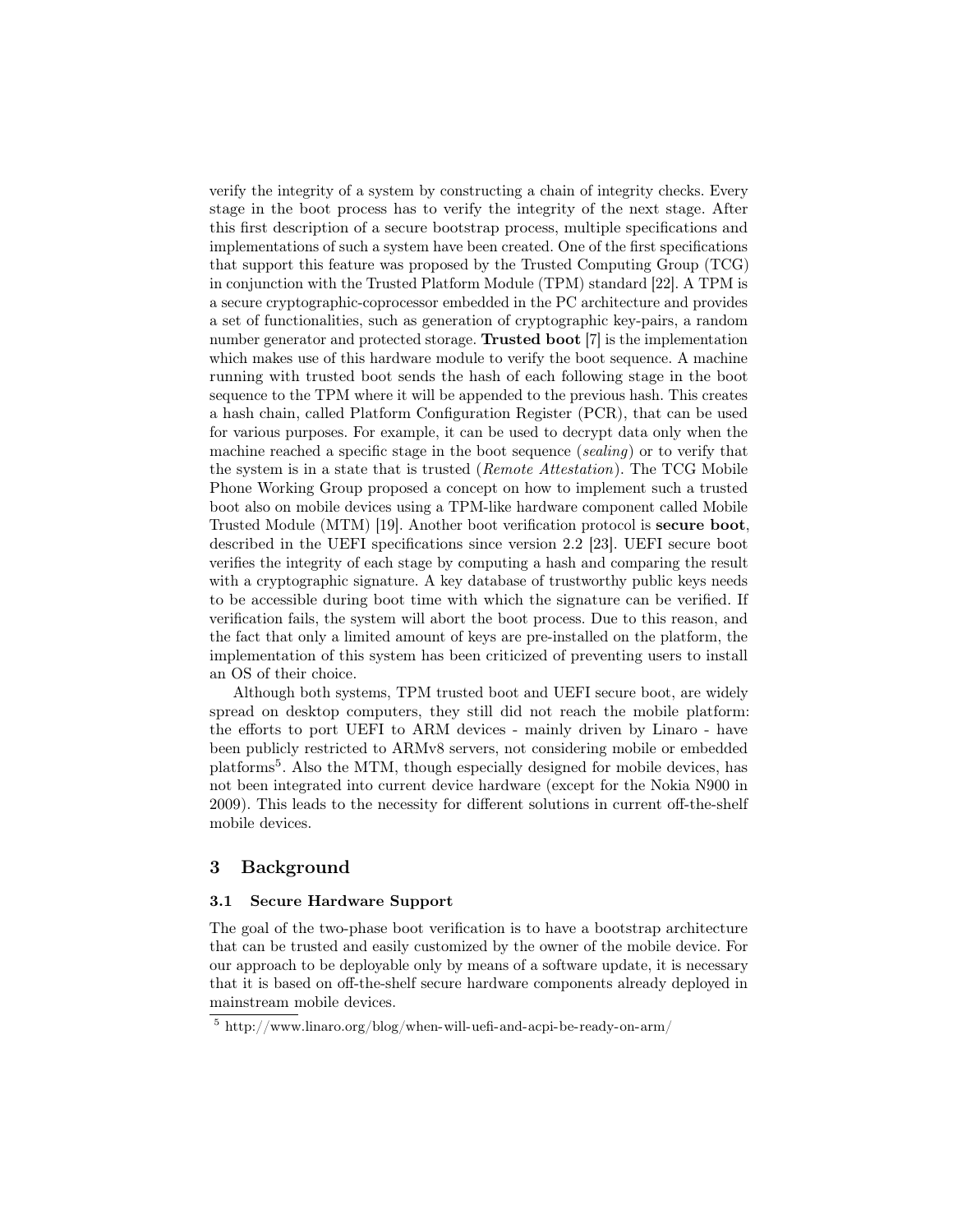Secure Element  $(SE)$ . The SE is a special variant of a smart card, which is usually shipped as an embedded integrated circuit in mobile devices together with Near field Communication (NFC) [\[18\]](#page-12-7) and is already integrated in a multitude of mobile devices (e.g., Samsung Galaxy S3, S4, Galaxy Nexus, HTC One X, etc.). Furthermore, a secure element can also be added to the device with a microSD or an Universal Integrated Circuit Card (UICC). The main features of a SE are: data protection against unauthorized access and tampering, execution of program code in form of small applications (applets) directly on the chip and the hardware supported execution of cryptographic-operations (e.g., RSA, AES, SHA, etc.) for encryption, decryption and hashing of data without significant run-time overhead [\[12\]](#page-12-8).

<span id="page-3-0"></span>Trusted Execution Environment (TEE). A TEE is a secure environment inside a computing device that ensures that sensitive data is only stored, processed and protected by authorized software. The secure environment is separated by hardware from the device's area running the main OS and user applications, which is denoted rich environment.

An example of TEE is ARM TrustZone [\[4\]](#page-11-1). TrustZone relies on the so-called NS bit, an extension of the AMBA3 AXI Advanced Peripheral Bus (APB), to separate rich and secure environments. The NS bit distinguishes those instructions stemming from the secure environment and those stemming from the rich environment. Access to the NS bit is protected by a gatekeeper mechanism referred to as the secure monitor, which is triggered by the System Monitor Call (SMC). The OS thus distinguishes between user space, kernel space and secure space, where only authorized software runs in secure space, without interference from user or kernel space. Also, any peripheral connected to the APB (e.g., interrupt controllers, timers, and user I/O devices) can be configured by means of the TrustZone Protection Controller (TZPC) virtual peripheral to have prioritized or even exclusive - access from the secure environment. Since TrustZone enabled processors boot always in secure mode, secure code executes before the general purpose bootloader booting the rich OS (e.g., u-boot) is even loaded in memory. This allows to define a security perimeter formed by code, memory and peripherals, making TrustZone a good candidate to support trusted boot solutions as the one presented in this paper.

While TrustZone was introduced 10 years ago; it is first recently that Trustonic, Xilinx and others have proposed hardware platforms and programming frameworks that makes it possible for the research community [\[8\]](#page-12-9) as well as the industry to experiment and develop innovative solutions with TrustZone.

#### 3.2 Threat Model

The main motivating goal of our approach for a two-phase boot verification is to give the user the certainty that the OS of their choice is indeed the one being booted and that a malicious entity is not able to get access to sensitive data. Hence, our threat model on mobile devices considers several kind of software and hardware attacks: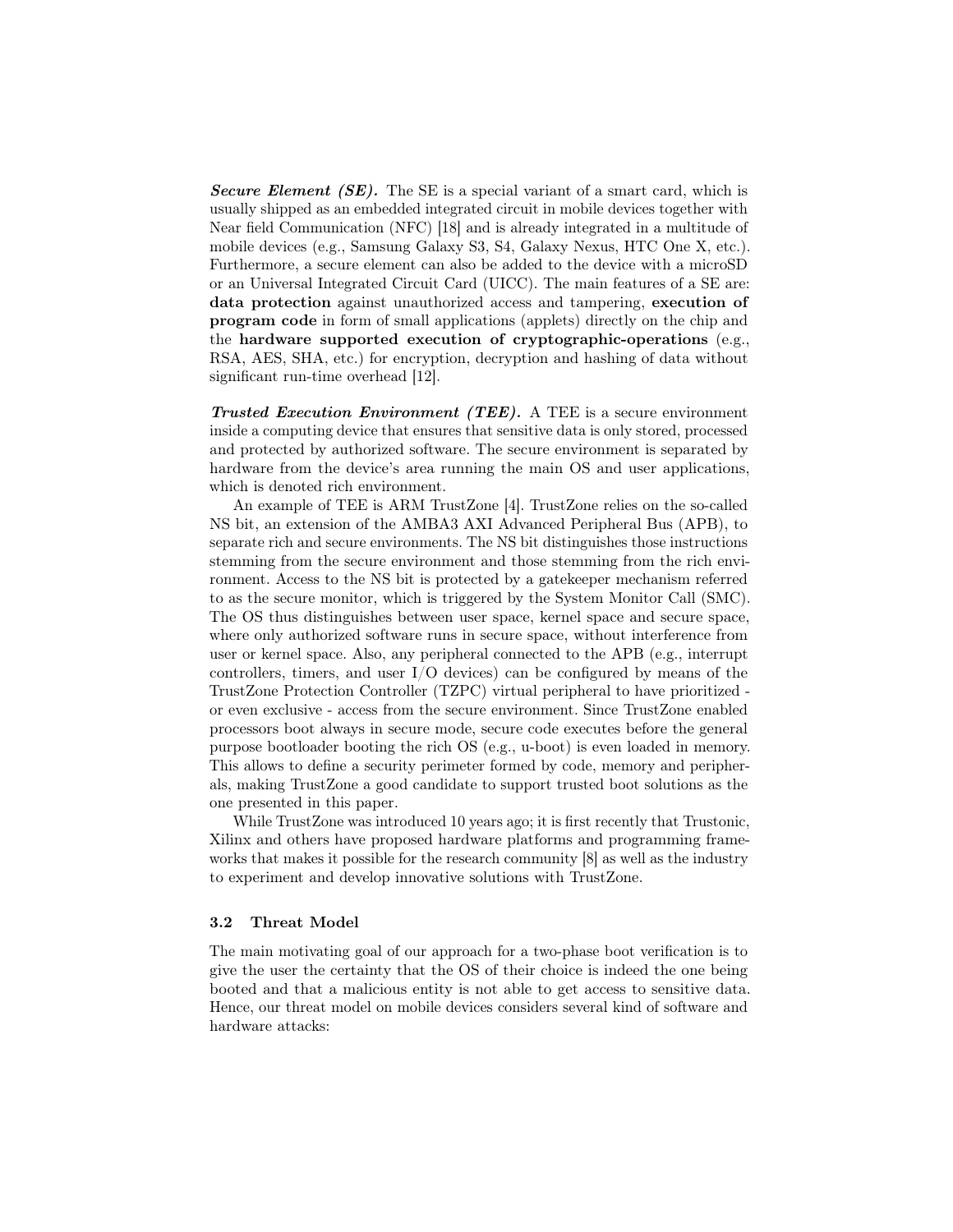**Software Attacks.** Our threat model for software attacks only concerns attacks within the software stack of the mobile device. This includes attacks on application level, OS level and down to kernel/driver level.

With the increase of mobile devices and amount of security sensitive applications running on them, we can expect a growing number of mobile malware exploiting errors of the OS [\[15\]](#page-12-10). Attacks might be carried out to read sensitive data within standard application permissions or - in the worst case -, exploit privilege escalation [\[11,](#page-12-11) [20\]](#page-12-12). Certain types of mobile malware are able to directly infect the OS to achieve their malicious goal (i.e. *rootkits*). **Communication** between applications, libraries, kernel drivers, etc. is also subject to different kinds of attacks. Mobile malware such as trojans or viruses running on the device might have the ability to interfere with the data path and gain full control over exchanged messages (e.g., service hijacking [\[5\]](#page-11-2), library call interception [\[16\]](#page-12-13)). This is specially relevant when the communication affects hardware components handling sensitive information (i.e., secure data path). An adversary seeking to compromise the secure data path can be assumed to be able to perform various types of attacks: eavesdropping, data injection, denial-of-service, man-in-the-middle, etc.

Hardware Attacks. As mobile devices become ubiquitous, the chances of them being lost or stolen have increased substantially. This results in physical attacks being increasingly relevant. Malicious hardware possession enables threats through both physical tampering of the hardware and software modification of the device. An attacker can take advantage of having physical access to the device to either load a malicious OS or bootloader in order to bypass the hardware protection, or directly attempt to access sensitive information (i.e., keys and secrets) from secondary storage (e.g., flash memory). Even if the file system is encrypted using tools provided by the OS, it is possible for an attacker with physical access to the device to circumvent them [\[10\]](#page-12-14). Protection against these attacks using hardware based solutions assuring tamper resistance have been proposed in order to increase the protection of sensitive data on mobile devices [\[13\]](#page-12-15).

## 4 Example Scenario

The solution we propose in this paper enables providers of services or applications with security concerns to adapt an OS to meet their particular security requirements. This customized OS is offered by a trusted issuer; therefore we call it a certified OS. Creating a certified OS could mean to restrict the installation of applications, restrict network access, restrict access to hardware, etc. By allowing users to exchange OSs that can be certified, we enable services and organizations to establish restrictions concerning the software that interacts with their systems, while preserving the user's right to choose - and certify - the software handling their personal information.

Bring Your Own Device (BYOD). One practical application for a certified OS could be the BYOD problem. This refers to users wanting to interact from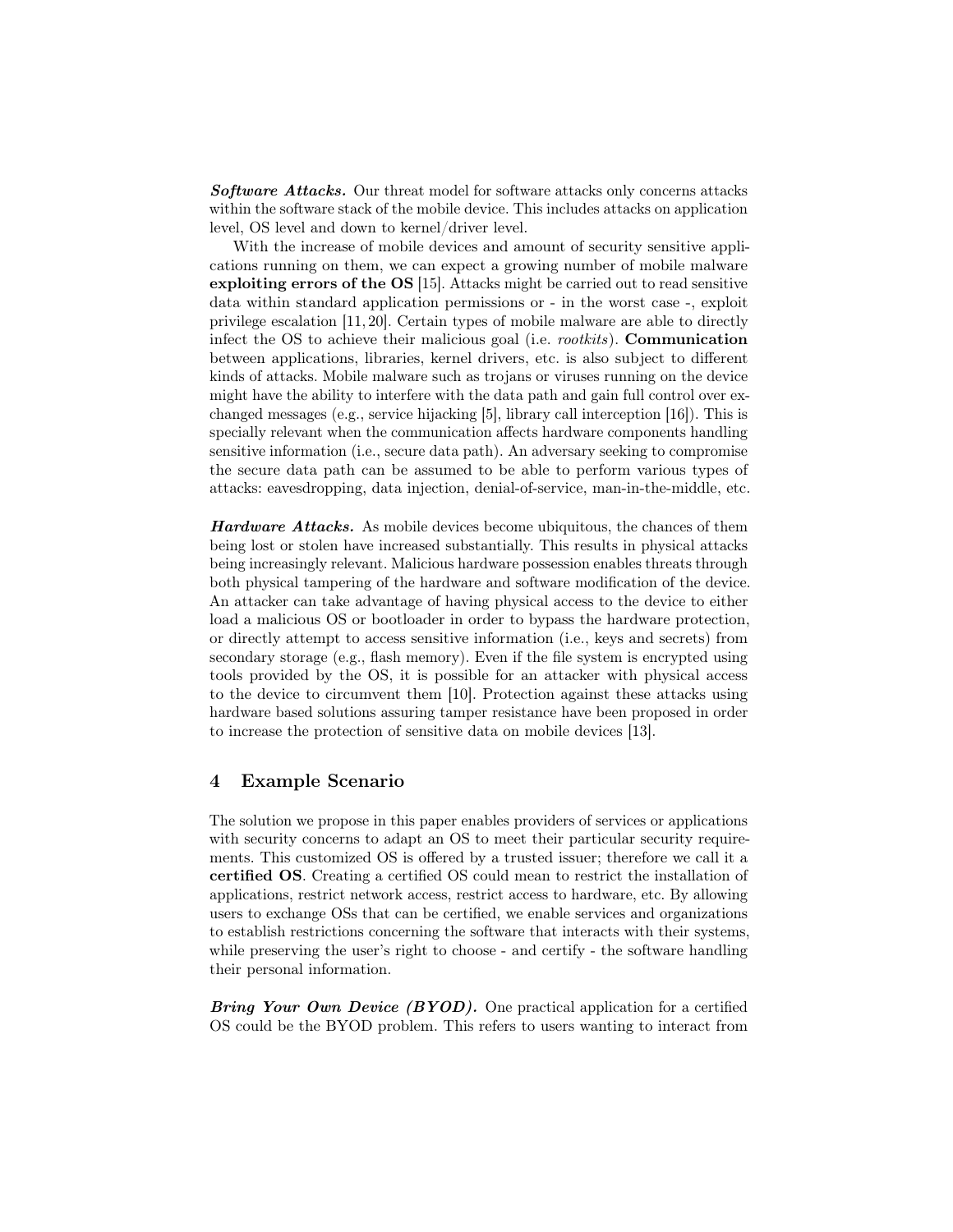their personal mobile devices with their company IT services. Recent studies show that the BYOD problem is growing [\[1\]](#page-11-3). Given the heterogeneity of the current mobile device OS landscape, this can create overhead for system administrators and impede productivity. The multitude of different versions of each OS combined with adaptions to the OS by hardware manufacturers create this fragmented OS landscape. Concrete challenges include porting services to different platforms, having to deal with platform-specific security threats, or increasing the complexity of the enterprise LAN since the devices connecting to it cannot be trusted. By using a customized OS that is preconfigured to interact with all company services, enterprises could save time and money while increasing the security of their services. The effort to adapt OSs can be reduced by supporting only one or few versions of the most common OS (Android and iOS combined currently have a market share of  $96\%$  $96\%$  $96\%$ <sup>6</sup>). When employees are not using company services, they can switch to an OS they trust to handle their personal information. In this way one single device can be used both privately and professionally with the minor trade-off of having to switch OS.

The aforementioned BYOD applications serve as good examples for sensitive data. All credentials needed to authenticate to enterprise services like email and VPN private keys could be stored in the tamper resistant SE (see Section [3.1\)](#page-2-1). Access to that data would only be granted if the request comes from a certified OS and all contextual requirements are met (e.g., being inside of the enterprise's VPN).

## 5 Architecture

Figure [1a](#page-6-0) depicts how hardware and software components interact with each other in the two-phase boot verification. In normal operation, both, the rich and the secure environment are booted. This is, the signatures of the mobile OS and the OS bootloader (OSBL) have been validated by the SE. Note that the verification process is carried out by the trusted execution environment (TEE), consisting of its bootloader (TEEBL) and an OS (TEE OS), and the SE as root of trust. Additionally, we assume the manufacturer bootloaders, first (FSBL) and second stage (SSBL), also as root of trust components. Applications running in the rich area can be installed and executed without restrictions just as we are used to see in current mobile OSs. We do not make any assumptions regarding the trustworthiness of these applications. We assume however that the secure tasks running in the TEE can be trusted. We describe the communication between the rich and the trusted execution environment in more detail in Section [3.1.](#page-3-0)

The SE is configured as a trusted peripheral and therefore only accessible from secure tasks in the TEE. Note that while the SE is not a peripheral in itself, it is connected via the APB (e.g., I2C, etc.), and therefore treated as such. In this way, rich applications make use of secure tasks to access the SE. As a consequence, if the TEE becomes unavailable, rich applications would be unable

<span id="page-5-0"></span><sup>6</sup> <http://www.idc.com/prodserv/smartphone-os-market-share.jsp>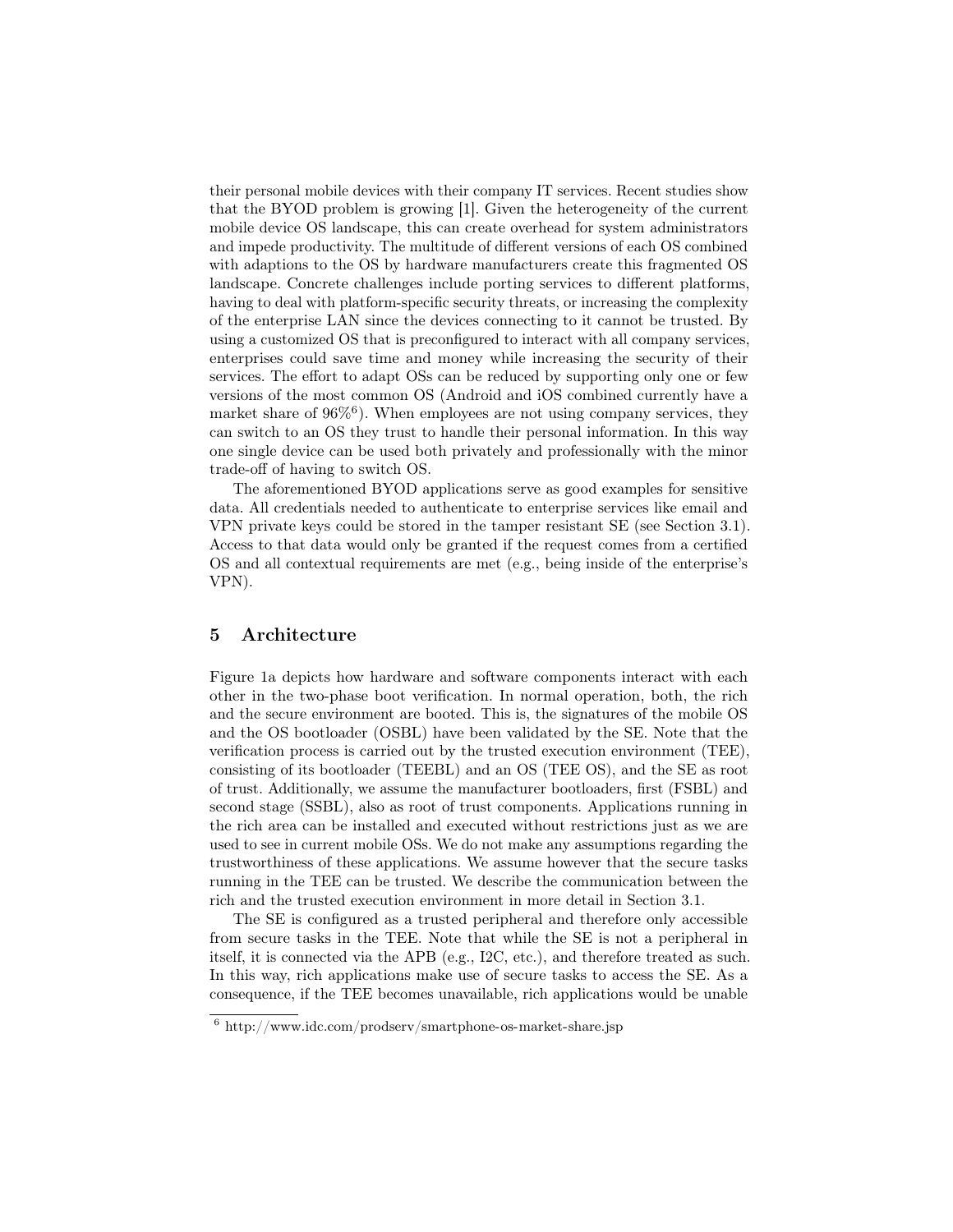<span id="page-6-0"></span>

Fig. 1: Components of our proposed customizable two-phase boot verification for offthe-shelf mobile devices in (a). The activity diagram in (b) describes the first phase. Transitions show the desired path (dotted), an uncertified result (long-dashed) and steps used for exchanging OS (dashed). "SS" stands for shared secret.

to communicate with the SE. The TEE becoming unavailable could be a product of a failure, but also a defense mechanism against unverified software. If the OS image cannot be verified, the OS would still be booted, however the TEE will not respond to any attempt of communication. In this case we give up on availability in order to guarantee the confidentiality and integrity of the sensitive data stored in the SE (e.g., corporate VPN keys stored in the tamper-resistant hardware). Finally, the TEE also serves as a medium between certificates of the OS issuers in an untrusted storage (e.g., SD card, flash memory) and the SE. This gives users the option to add additional trusted public keys to the SE when the first-phase verification failed (see Section [5.3](#page-8-0) for details).

#### 5.1 First phase verification

The first phase verification is responsible for verifying and starting the TEE and the OS, and for enabling the user to install a customized OS and flag it as trusted. Figure [1b](#page-6-0) depicts the process (numbers in the diagram correlate with the enumeration, borders indicate which component is responsible for each step).

- 1. The user presses the power button. FSBL, SSBL, and TEE are started.
- 2. The TEE attempts to verify OS/OSBL by sending their signatures and the hash of the images to the SE. The SE attempts to verify the signatures with all trusted public keys of OS/OSBL issuers and compares it to the received hash. The result of this operation is reported to the TEE. In addition, the hash of the booted OS for the second-phase is stored in the SE. Several hashes using different algorithms are calculated to better support phase two (Section [5.2\)](#page-7-0). Since the images can be cached, the transmission cost is only paid once.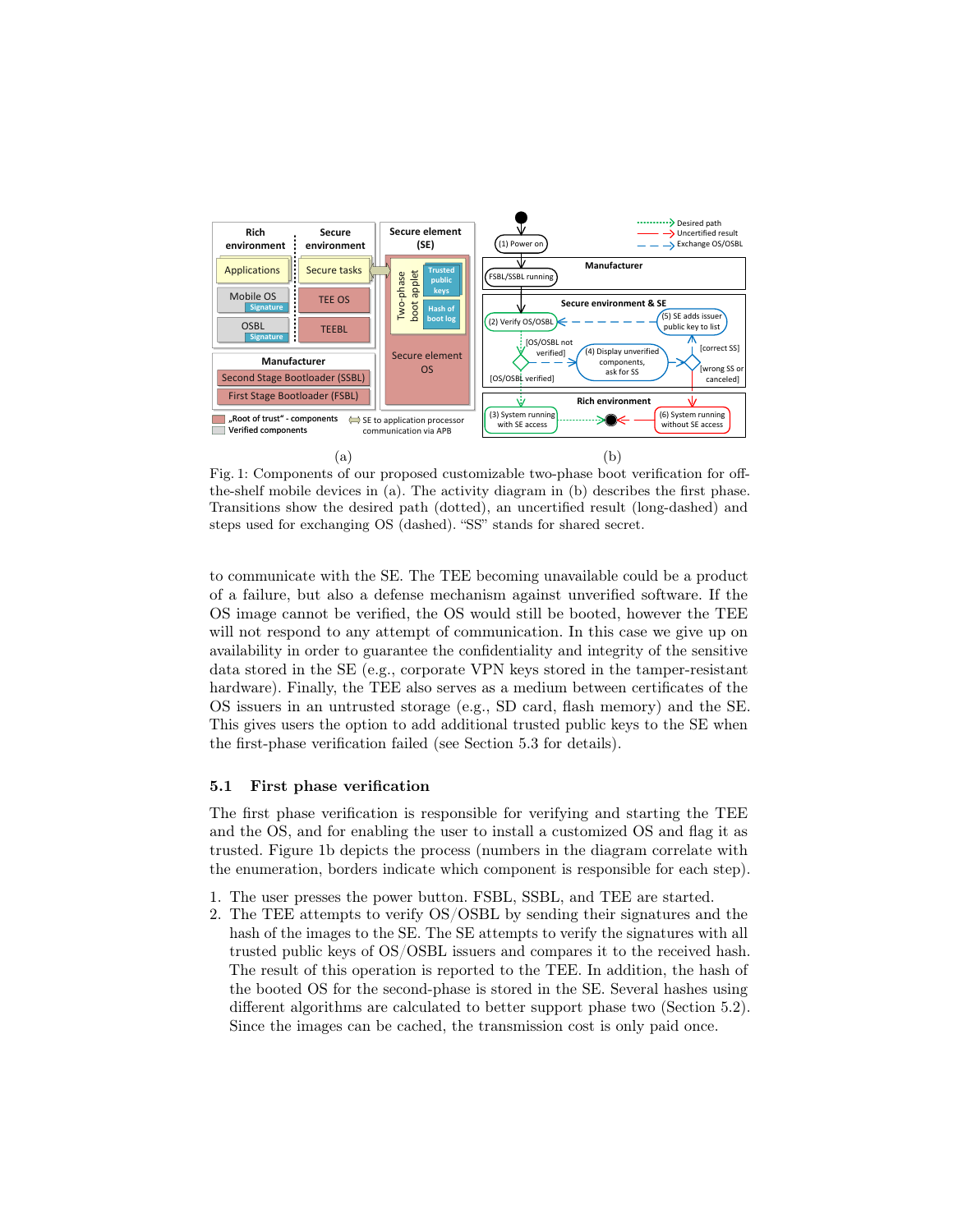- 3. Once the OS/OSBL are verified, the OS is booted with full access to the SE through the TEE. This is the end of the expected course of actions.
- 4. If the verification of OS/OSBL (step 2) fails, a message, explaining which component is unverified, is displayed. Now the user can choose to either certify the OS/OSBL by entering the shared secret and provide an issuer certificate, or continue to boot the uncertified OS/OSBL. For further details see Section [5.3.](#page-8-0)
- 5. If a legitimate user (authenticated by shared secret) flags an OS/OSBL as trusted, the SE adds the public key of the issuers' certificate to the list of trusted keys and continues to verify the newly added OS.
- 6. If the user enters a wrong shared secret or cancels the operation, the uncertified OS/OSBL is booted without access to the SE and a message informs the user about the uncertified state. This is the end of the uncertified course of actions, where the user can still use the device (uncertified OS/OSBL is booted), but due to missing verification, access to the secured data is denied by the TEE.

This architecture ensures that only a combination of verified OS and OSBL are granted access to the SE. If one of the components is not verifiable, the device can still be used (uncertified OS is booted), but access to the SE is denied. In the first phase all executed commands are logged in the SE by maintaining a hash chain. This approach is similar to trusted boot, and enables the second phase verification. The process of installing custom OS is explained in Section [5.3.](#page-8-0)

#### <span id="page-7-0"></span>5.2 Second phase verification

In the second phase verification, rich applications can verify the system in which they are running before executing. To do this, rich applications make use of a secure task in the TEE to validate the running OS by checking the boot traces in the SE. This secure task is not application-specific, but a secure system primitive that any rich application running in user space can request to use.

In ARMv7, the SMC call needs to be issued from a privilege mode; this means that either the user application executes a Supervisor Call instruction (SCV) to enter in supervisor mode, or the SMC call stems from a place already executing in privilege mode. Relying on user applications to call the monitor and handle the communication with a secure task that is shared among different user applications can compromise the verification coming from the secure environment (e.g., by compromising application binaries). Another alternative would be letting applications handling the boot trace verification by having each of them implementing their own secure task. However, this solution would not only result in code replication, but in an unnecessary increase of the Trusted Computing Base (TCB), and therefore in the secure environment having a larger attack surface. Also, any update concerning the verification of the boot trace would need to propagate to many different secure tasks, therefore slowing down the dissemination of critical security patches<sup>[7](#page-7-1)</sup>. By defining the system verification as

<span id="page-7-1"></span> $^7$  Cases like the Heartbleed Bug (http://heartbleed.com) are good examples of how a rapid dissemination of a security patch is necessary.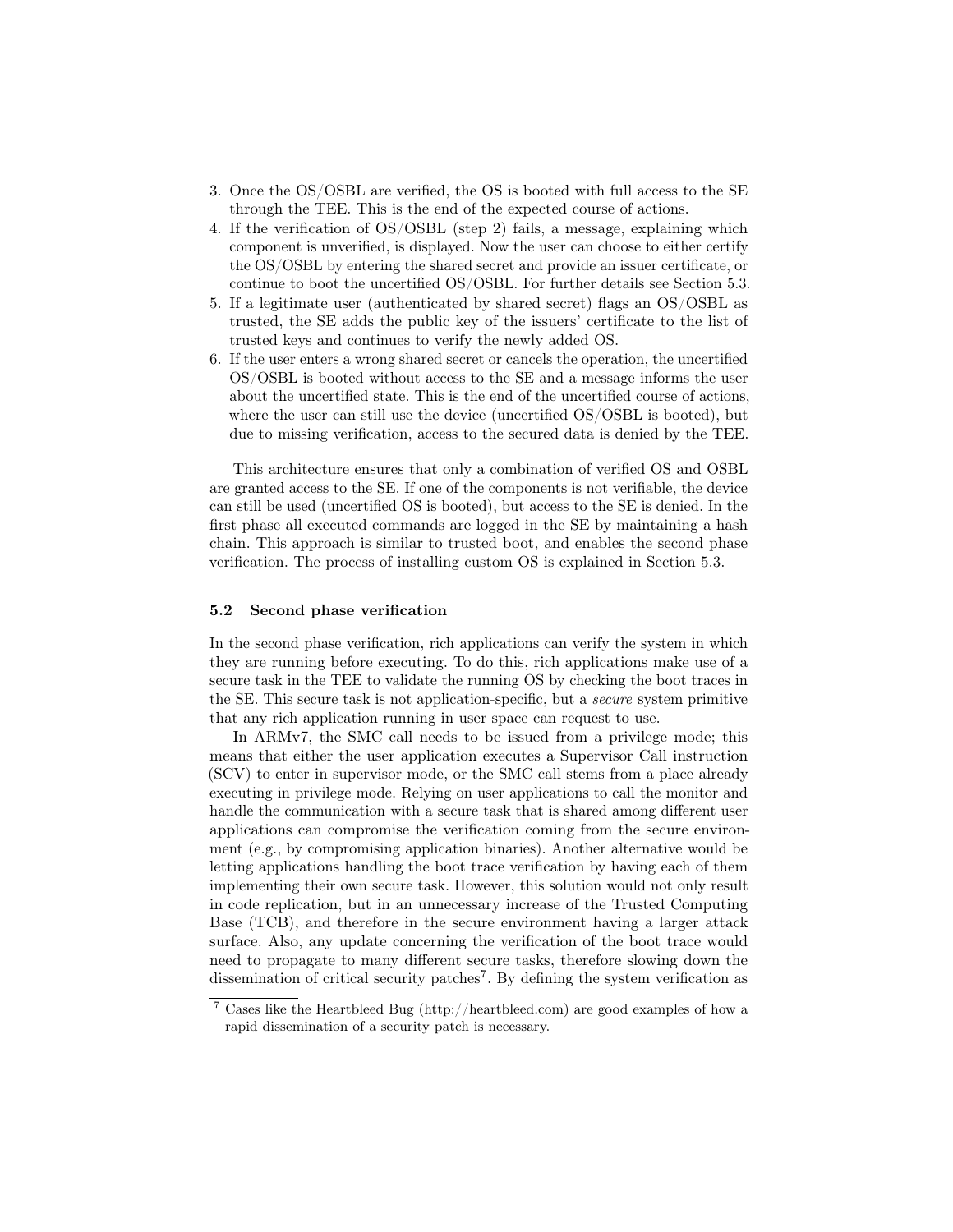a system primitive, the kernel makes the process transparent to user applications, addressing all these issues. This approach does not assume the kernel to be trusted; on the other hand, it limits the attack surface to the communication channel (the kernel), avoiding sensitive code to be delegated to user space. In Section [6](#page-9-0) we address this is detail as part of the security analysis.

In this way, rich applications can communicate with the kernel, who forwards the call to the secure task that verifies the OS image. Rich applications pass the list of hashes they trust and a parameter defining the hash algorithm used to calculate them (e.g., SHA, DJB2, MD5). This allows for several hashing algorithms being supported and new ones being easily introduced. When the secure task executes, it request the OS image hash to the SE specifying the algorithm, and compares it with the hashes trusted by the rich application calling it. If the hash using the required algorithm is not precomputed, the TEE requests a reboot and adds the algorithm to the SE. Applications can also verify the boot traces to check that all the components they require (e.g., biometric sensor) have been correctly initialized. As a result, rich applications are able to make decisions in run-time depending on both the OS and the available peripherals. This can be seen as a first step towards supporting usage control.

Since the SE is configured as a trusted peripheral, rich applications cannot directly communicate with it; they need to do it through the TEE. Additionally, the SE signs the retrieved hashes using its own private key in a similar manner as the TPM using the Attestation Identity Key (AIK). To distribute the corresponding public keys of the SE, an infrastructure similar to other public-key infrastructures is required (e.g., openPGP).

#### <span id="page-8-0"></span>5.3 Exchange OS/OSBL

We share the concern that current secure boot implementations necessarily lock devices to a specific OS chosen by the OEM. In order to avoid this in our architecture, we propose the configuration mode. TEEs are suitable candidates to implement this mode, since they support features for secure user interactions (see Section [3.1\)](#page-3-0). The sequence of actions for the configuration mode starts by the user flashing a new mobile OS or OS bootloader (e.g., using uboot) with a signature that is not trusted by the platform (public key of the OS issuer is not in the list of trusted keys). As depicted in the transition from step 2 to 4 in Figure [1b,](#page-6-0) the OS will not be booted in that case. The user will now be given the possibility to either manually verify the signature of the new mobile OS or cancel the process within a secure task of the TEE. In case of a requested manual verification, the user will be asked to point to the certificate of the OS issuer on the untrusted memory (e.g., SD card) and enter a shared secret within the secure UI of the TEE (step 4 in Figure [1b\)](#page-6-0). This shared secret could be a PIN or password that has been shipped together with the SE. With an appropriate secure channel protocol (e.g., SRP [\[24\]](#page-12-16)), the user will be authenticated to the SE and a secure communication between TEE and the applet will be established. If the user does not want to verify the OS, the system would still be booted without access to the sensitive data in the SE (step 6 in Figure [1b\)](#page-6-0). After successful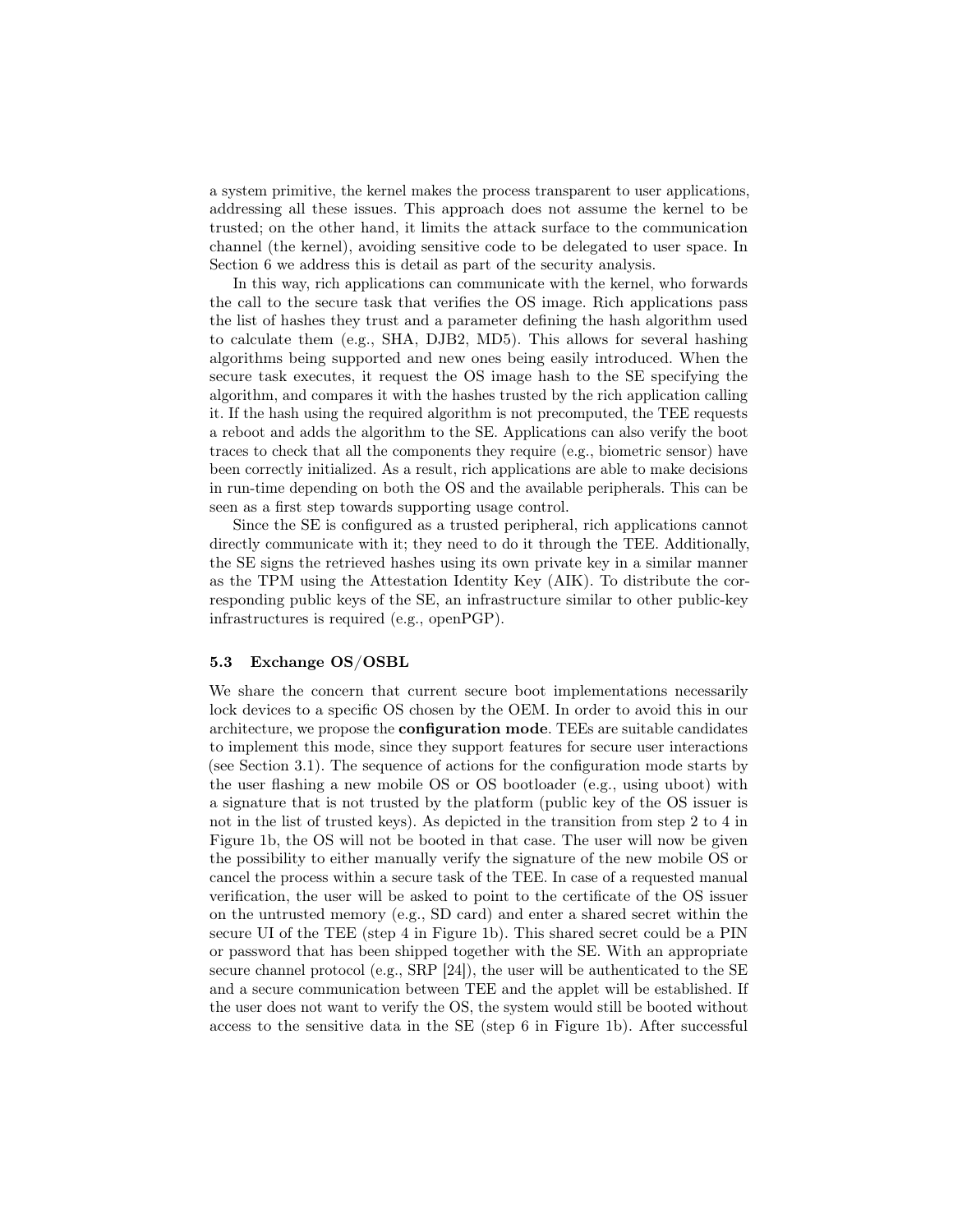authorization, the secure task sends the public key of the OS issuer to the applet, where it will then be added to the list of trusted keys (step 5 in Figure [1b\)](#page-6-0). If users do not have access to the certificate, or do not want to completely trust the issuer, they can also exclusively sign the specific OS instance with the private/public key pair of the SE. Attacks attempting to flag an OS as trusted will fail as long as the shared secret remains unknown to the attacker. An adversary could also try to manipulate the certificate which is stored in the untrusted memory. However, as the TEE has full network capabilities, it can verify the certificate validity with a correspondent public-key infrastructure, such as the web of trust from PGP.

## <span id="page-9-0"></span>6 Security Analysis

There are four kinds of attacks that can be perpetrated against the two-phase verification architecture design: (i) attacks against the manufacturer bootloaders to prevent verifying and logging the loaded components during the boot process; attacks against the TEE rich - secure interface through (ii) attacks against the secure monitor, and (iii) attacks against the secure data path; and (iv) physical attacks against the SE to steal the secrets stored in it. Most of the OS specific services we describe either as exploits or defenses assume a Linux based OS. While not all of these services are available in all OSs, they are conceptually independent to a specific implementation.

Bootloaders. Since the root of trust begins with the FSBL and SSBL, a sophisticated software attack that supplants the SSBL could prevent the boot of a legitimate TEE, and therefore prevent the verification and logging of booted components depicted in Figure [1b.](#page-6-0) While the attacker would gain control of the device and the communication to the SE, the secrets stored in the SE would remain inaccessible at first. Indeed, the SE applet is configured to wait for a trusted system state, thus it will not reveal sensitive information if the correspondent boot hashes are sent. The attacker would need to modify the SSBL so that it is sending the hashes of a normal trusted boot. As the SE is only a passive component, it does not have methods to verify the trustworthiness of the source of a received message. Signing the messages would also not prevent these attacks due to the inability to securely store the private key on the mobile device. While intricate, the attack is theoretically possible. However, we assume that the SSBL is locked by the OEM and additionally verified by the FSBL, as it is the case in current devices. Still, the lack of source verification capability of the SE applet remains an open challenge for the research community. If an attacker only substitutes the OS bootloader, an untrusted OS would be booted without access to the SE. This is already one of the scenarios contemplated as normal operation (i.e. step 6 in Figure [1b\)](#page-6-0).

Secure Monitor. The secure monitor is in charge of switching between the rich and secure environments, thus representing TrustZone's most vulnerable component. If compromised, illegitimate applications could run while the processor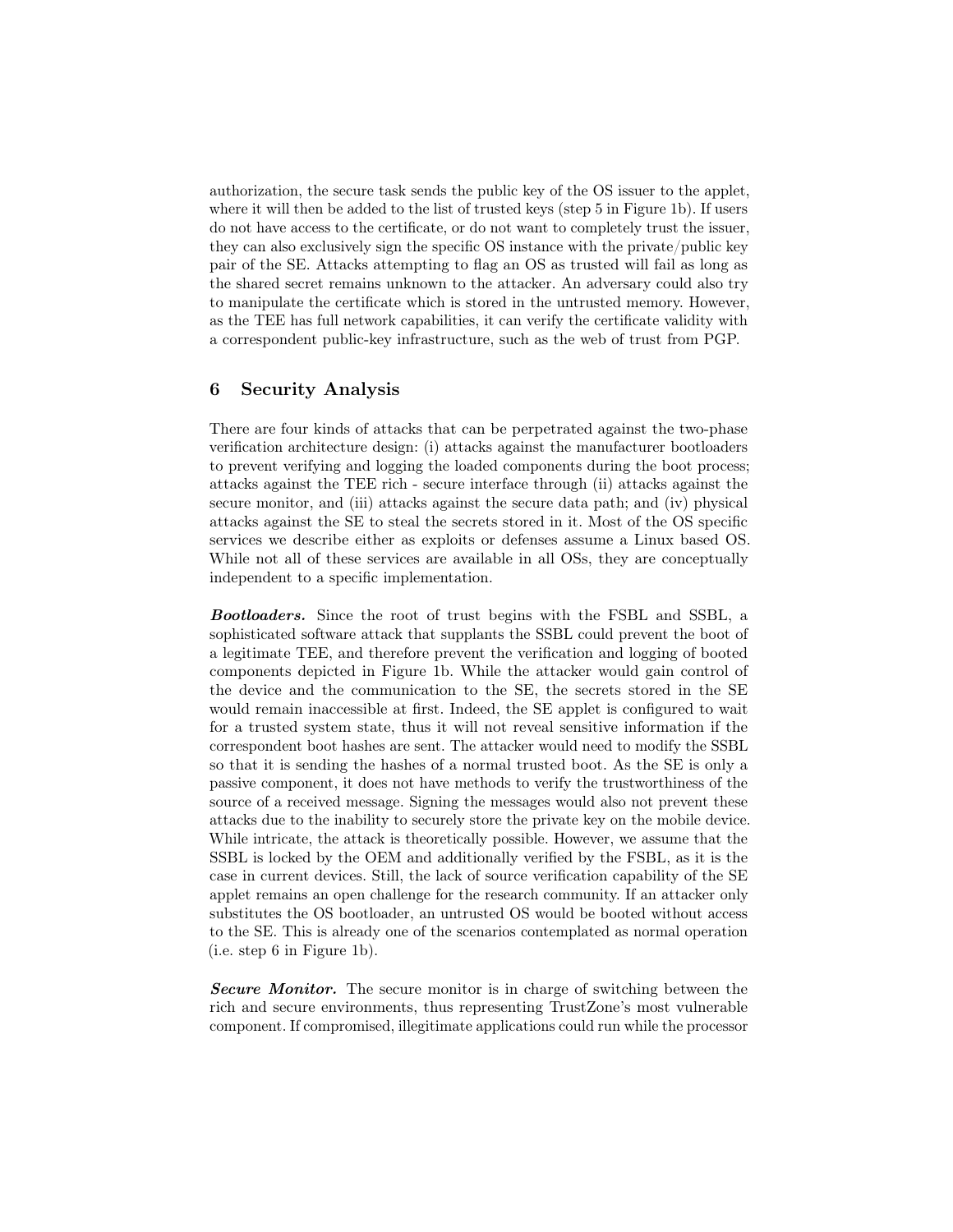is executing in secure mode. This involves prioritized access to all peripherals and memory. The fact that the SMC call for ARMVv7 architectures is implemented in software together with the lack of a standard implementation has led to bad designs like the one reported in October 2013, affecting Motorola devices running Android 4.1.2. (The attack reached the National Vulnerability Database and scored an impact of 10.0 (out of 10.0)<sup>[8](#page-10-0)</sup>, and it can be found in the attacker's blog<sup>[9](#page-10-1)</sup>). For ARMv8, however, ARM is providing an open source reference implementation of secure world software called ARM Trusted Firmware. This effort includes the use of Exception Level 3 (EL3) software [\[9\]](#page-12-17) and a SMC Calling Convention. Organizations such as Linaro are already pushing for its adoption.

Secure Data Path. Attacks to the data paths between rich applications and secure tasks fall into three main categories: channel hijacking, man-in-the-middle (MITM), and denial of service (DoS). Since the SMC call has to stem from a privilege mode, the kernel will always lead the rich-secure communication. This represents a threat since an attacker with root access to the system could modify the kernel at run-time to intercept a data path. Examples of possible attacks include: superseding the return of a secure task, manipulating a rich application's internal state and/or memory (e.g., by using ptrace), or attempting a return-oriented programming (ROP) attack. These attacks are only viable if root can inject code to the kernel and access the system's main memory. However, if loadable kernel models such as Linux's LKMs, and access to kernel and physical memory (/ $etc/kmem$  and / $dev/mem$  respectively) are disabled, these attacks are not possible. We consider that in the context of mobile devices it is not common to dynamically load and unload kernel modules, and therefore enforcing a static kernel at run-time is a fair compromise. Indeed, popular mobile OSs such as Android are beginning to take similar steps towards limiting kernel functionality; from Android 4.3 debugging tools such as *ptrace* are restricted by SELinux  $10$ , making application code more deterministic and resilient to manipulation and hijacking. If we assume that the OS image that is verified at boot time can be trusted, the fact that the kernel cannot be modified at run-time allows us to guarantee that once a system call is being processed in kernel space, an attacker would not be able to tamper with the secure data paths that the kernel establishes with the secure area. This technique has been used before to protect the kernel from a malicious root [\[25\]](#page-12-18) [\[14\]](#page-12-19). Under this scenario, if rich applications make use of secure system primitives to evaluate the running system and access peripherals securely, and secure tasks to access sensitive data and communicate with their IT infrastructure, channel hijacking and MITM attacks can be prevented. Finally, we consider that preventing DoS attacks when using TEEs is a challenge, and an interesting topic for future research.

Hardware attacks. TrustZone is not tamper-resistant, and while SEs are tamper-resistant, they are not tamper proof. The assumption here should be that

<span id="page-10-0"></span> $^8$ <http://web.nvd.nist.gov/view/vuln/detail?vulnId=CVE-2013-3051>

<span id="page-10-1"></span> $^9$ <http://blog.azimuthsecurity.com/2013/04/unlocking-motorola-bootloader.html>

<span id="page-10-2"></span><sup>10</sup> <http://lwn.net/Articles/491440/>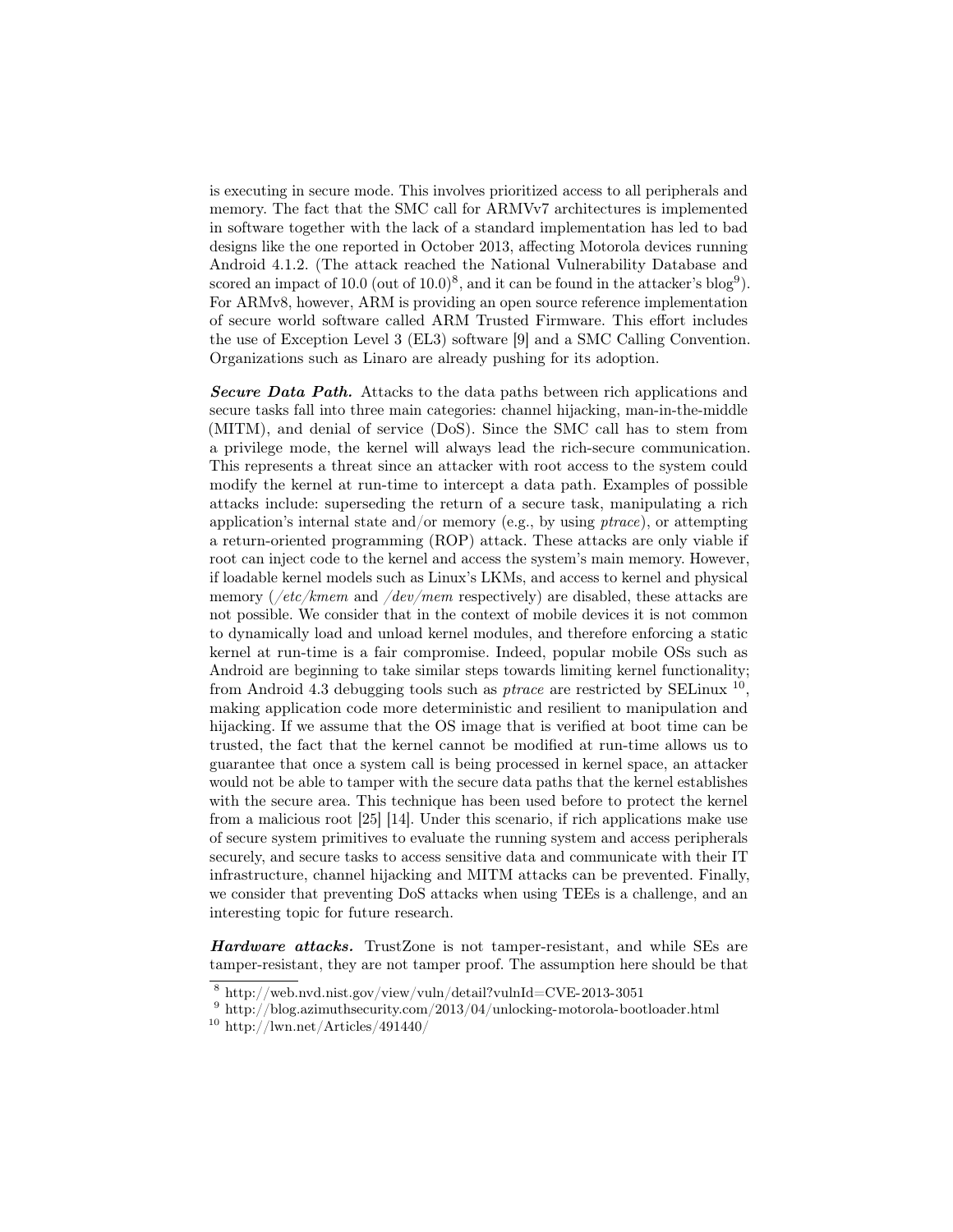with enough time, money and expertise and attacker could steal the secrets in the SE by means of a sophisticated physical attack (e.g., a laboratory attack). Having physical access, such a sophisticated attack to reveal the secrets in the SE would mean to either break the security methods (e.g., lock screen) of the running and trusted OS or to imitate a trusted system state to the SE. In the second case, the adversary would need to remove the SE in order to be able to bypass the TZPC, and directly send the boot hashes of the original trusted system to the applet. The SE applet does not have the capability to detect the malicious source of the boot hashes and would therefore grant access to the sensitive data.

# 7 Conclusion

In this paper, we introduce a two-phase boot verification for mobile devices. The goal is to give users the freedom to choose the OS they want to run in their mobile devices, while giving them the certainty that the OS comes from a source they trust. We extend this certainty to running applications, which can verify the environment where they are executing. This is a first step towards usage control. By not locking devices to specific software, users can switch OSs depending on their social context (e.g., work, home, public network). This protects user's privacy, as well as service providers from untrusted devices. We contemplate this as a necessary change in the way we use mobile devices today, and a natural complement to multi-boot virtualization architectures like Cells [\[2\]](#page-11-4). One device might fit all sizes, but one OS does definitely not. Finally, since our approach is based on off-the-self hardware, it can be implemented in currently deployed mobile devices.

Acknowledgements. This work has been carried out within the scope of u'smile, the Josef Ressel Center for User-Friendly Secure Mobile Environments. We gratefully acknowledge funding and support by the Christian Doppler Gesellschaft, A1 Telekom Austria AG, Drei-Banken-EDV GmbH, LG Nexera Business Solutions AG, and NXP Semiconductors Austria GmbH.

## References

- <span id="page-11-3"></span>1. The Privacy Engineer's Manifesto. Number p. 242 - 243. Apress, 2014.
- <span id="page-11-4"></span>2. J. Andrus, C. Dall, A. V. Hof, O. Laadan, and J. Nieh. Cells: a virtual mobile smartphone architecture. In Proceedings of the Twenty-Third ACM Symposium on Operating Systems Principles, pages 173–187. ACM, 2011.
- <span id="page-11-0"></span>3. W. Arbaugh, D. Farber, and J. Smith. A secure and reliable bootstrap architecture. In Symposium on Security and Privacy, pages 65–71, May 1997.
- <span id="page-11-1"></span>4. ARM Security Technology. Building a secure system using trustzone technology. Technical report, ARM, 2009.
- <span id="page-11-2"></span>5. E. Chin, A. P. Felt, K. Greenwood, and D. Wagner. Analyzing inter-application communication in android. In Proceedings of the 9th International Conference on Mobile Systems, Applications, and Services, MobiSys '11, pages 239–252, New York, NY, USA, 2011. ACM.